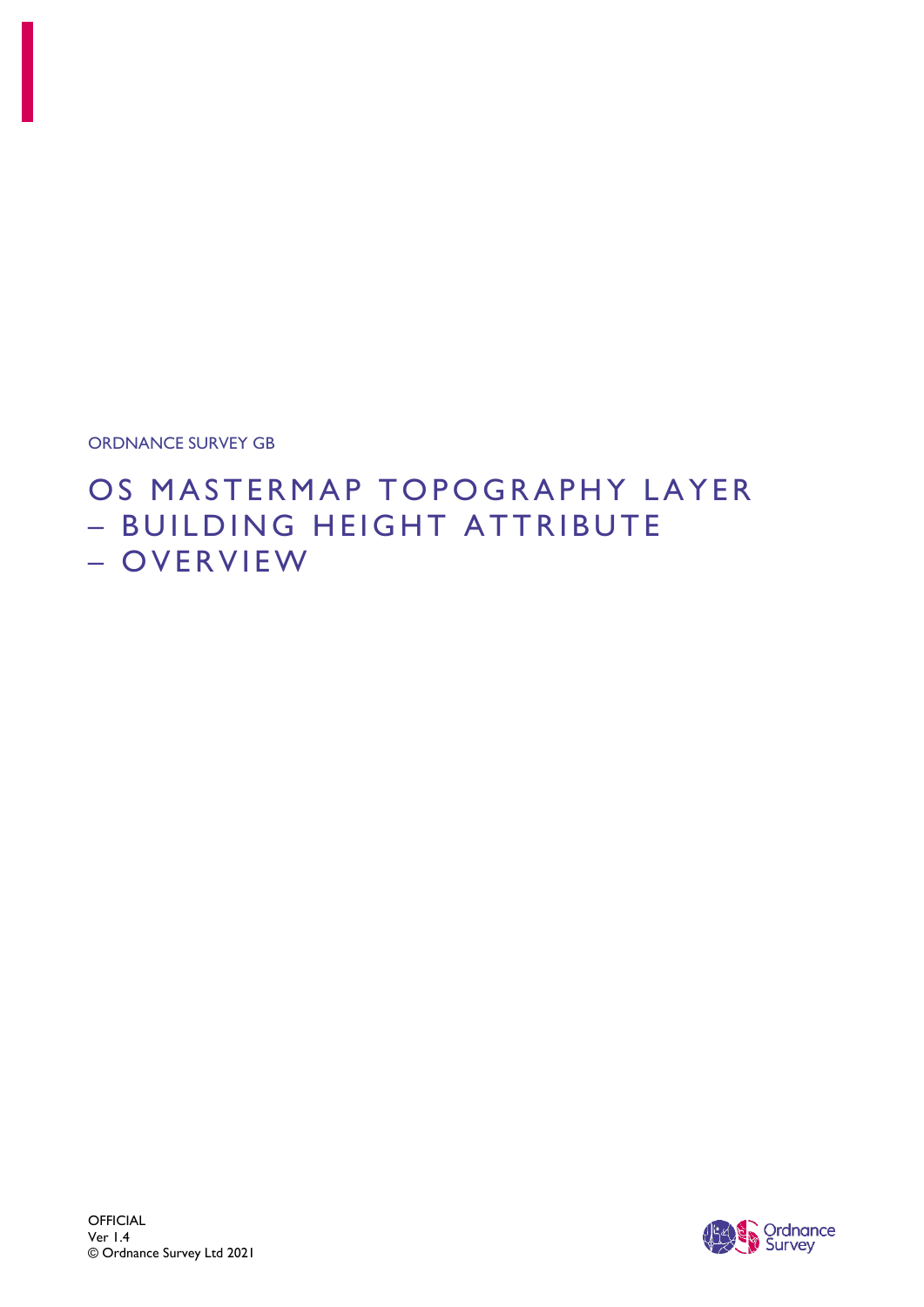#### **Version history**

| <b>Version</b>   | <b>Date</b> | <b>Description</b>                                                                |
|------------------|-------------|-----------------------------------------------------------------------------------|
| 1.3              | 10/2020     | Minor changes to use of identifiers.                                              |
| $\overline{1.4}$ | 1/2021      | Minor formatting updates. Document name change from Product Guide to<br>Overview. |

#### **Purpose of this document**

This document provides information about and insight into the OS MasterMap Topography Layer – Building Height Attribute product and its potential applications. For information on the contents and structure of OS MasterMap Topography Layer – Building Height Attribute, please refer to the Getting Started Guide and Technical Specification.

The terms and conditions on which OS MasterMap Topography Layer – Building Height Attribute is made available to you and your organisation are contained in that Ordnance Survey customer contract. Please ensure your organisation has signed a valid current customer contract to be able to use OS MasterMap Topography Layer – Building Height Attribute.

We may change the information in this document at any time, giving you the notice period set out in your contract. We do not accept responsibility for the content of any third-party websites referenced or accessed in or through this document.

This document has been screened according to Ordnance Survey's Equality Scheme. If you have difficulty reading this information in its current format and would like to find out how to access it in a different format (braille, large print, computer disk or in another language), please contact us on: +44 (0)3456 05 05 05.

#### **Copyright in this document**

© Ordnance Survey Limited 2021. This document (including for the avoidance of doubt, any mapping images reproduced within it) is protected by copyright and apart from the rights expressly granted within this document to use the content, all rights are reserved. Any part of this document may be copied for use internally in your organisation or business so that you can use OS MasterMap Topography Layer – Building Height Attribute under the terms of your licence (but not otherwise).

No part of this document may be reproduced or transmitted in any form or by any means (including electronically) for commercial exploitation, onward sale or as free promotional material without getting the written consent of Ordnance Survey beforehand.

#### **Trademarks**

Ordnance Survey, OS, OS Logos, OSGB36, OS MasterMap and TOID are registered trademarks, and OS MasterMap Topography Layer – Building Height Attribute is a trademark of Ordnance Survey, Britain's mapping agency.

#### **Contact details**

[OS website 'Contact us' page \(https://www.ordnancesurvey.co.uk/contact-us\)](https://www.ordnancesurvey.co.uk/contact-us).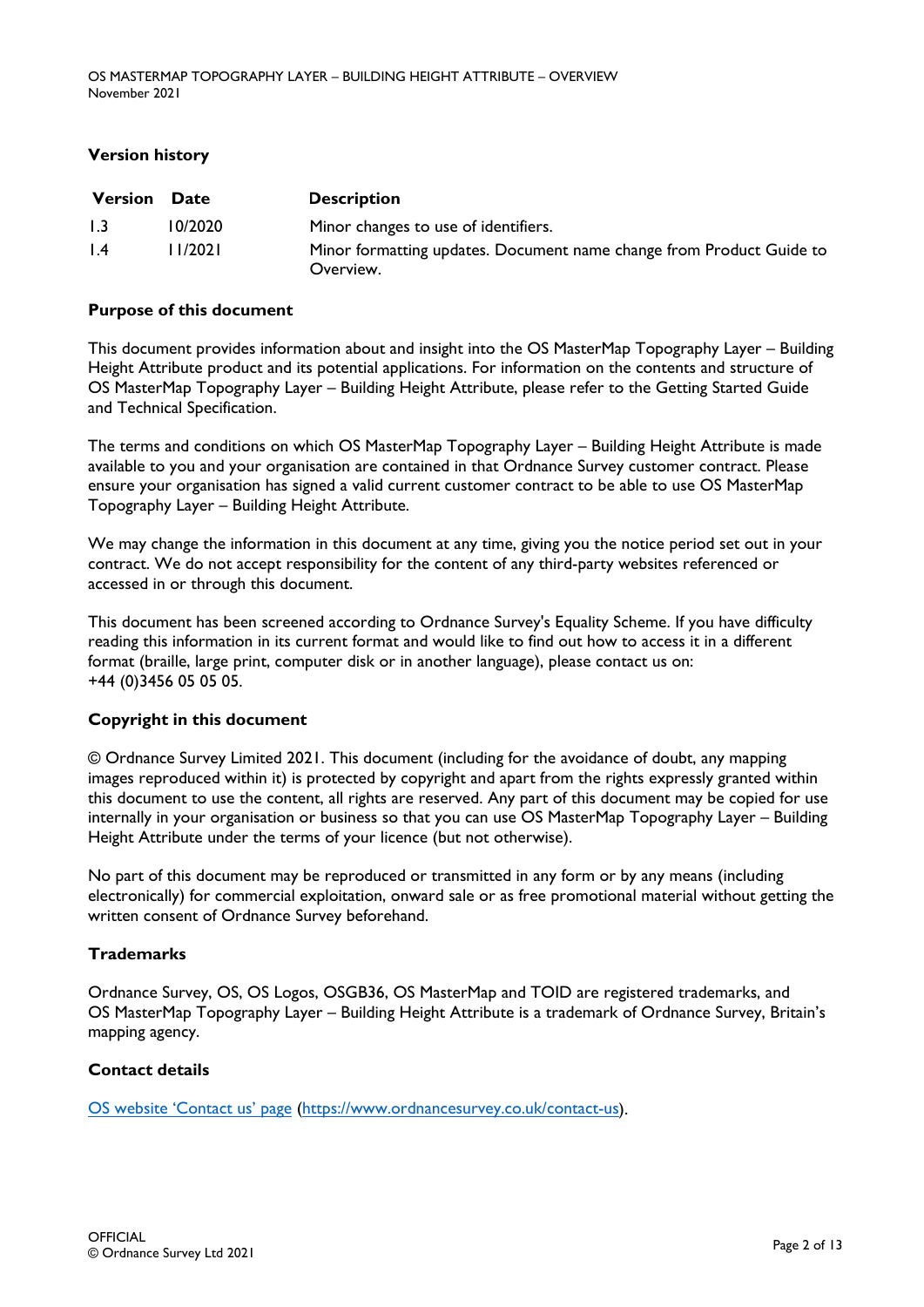# **Contents**

| Ι.               |  |
|------------------|--|
| $\mathsf{L}$     |  |
| 2.               |  |
| 2.1              |  |
| 2.2              |  |
| 2.2.1            |  |
| 2.2.2            |  |
| 2.3              |  |
| 2.3 <sub>1</sub> |  |
|                  |  |
|                  |  |
|                  |  |
| 2.3.5            |  |
| 3.               |  |
| 3.1              |  |
| 3.2              |  |
| 3.3              |  |
| 3.4              |  |
| 3.5              |  |
| 3.6              |  |
| 3.7              |  |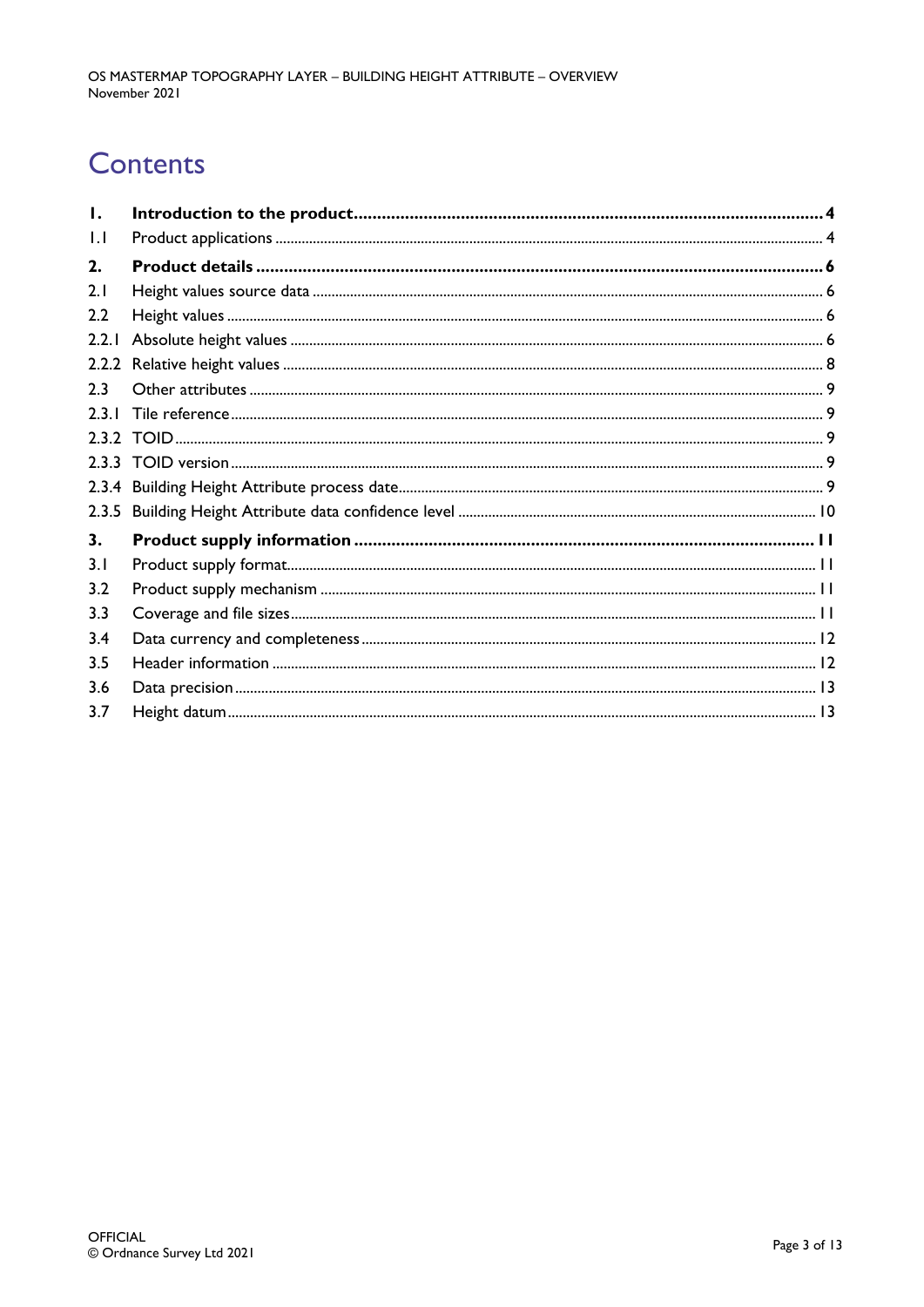OS MASTERMAP TOPOGRAPHY LAYER – BUILDING HEIGHT ATTRIBUTE – OVERVIEW November 2021

# <span id="page-3-0"></span>1. Introduction to the product

OS MasterMap Topography Layer – Building Height Attribute is an enhancement to, and forms part of, the OS MasterMap Topography Layer product. It provides a set of height attributes for Topographic Area features with a buildings theme within OS MasterMap Topography Layer. This initial set has been further enhanced with the inclusion of Tanks, Chimney Stacks and Glasshouses. To use the Building Height Attribution data, it must first be joined to the OS MasterMap Topography Layer holding using the topographic identifiers (TOIDs). The Getting Started Guide for OS MasterMap Topography Layer – [Building Height Attribute \(https://www.ordnancesurvey.co.uk/documents/building-height-attribute-getting](https://www.ordnancesurvey.co.uk/documents/building-height-attribute-getting-started-guide.pdf)[started-guide.pdf\)](https://www.ordnancesurvey.co.uk/documents/building-height-attribute-getting-started-guide.pdf) is available on the OS website and will assist you with this process.

The OS MasterMap Topography Layer – Building Height Attribute product was developed in response to customer demand for height information for buildings and select structures. This additional attribution can be used to make simple 3D visualisations of buildings and structures and to assist users with a range of analytical applications across both public and commercial sectors.

## <span id="page-3-1"></span>1.1 Product applications

OS MasterMap Topography Layer – Building Height Attribute can be used to enhance the information obtained from OS MasterMap Topography Layer in a range of applications. It can also be integrated with other Ordnance Survey products such as OS Terrain 5 and OS MasterMap Imagery Layer. Potential applications include, but are not limited to, the following:

- To visualise urban landscapes, aiding both planning decisions and the formulation and communication of planning policy.
- To model the impact of development projects rapidly and with increased efficiency.
- To help in emergency planning and risk assessment through enabling the appropriate resources to be deployed more rapidly.
- To help companies understand issues associated with installing and maintaining utilities and services to customers, for example, water and gas pressure calculations, smart meters.
- To use in insurance calculation models through using the heights as a proxy for the number of levels in a building.
- To use in calculations of radio signal propagation and the planning of wireless networks.
- To identify appropriate sites upon which to build renewable energy infrastructures.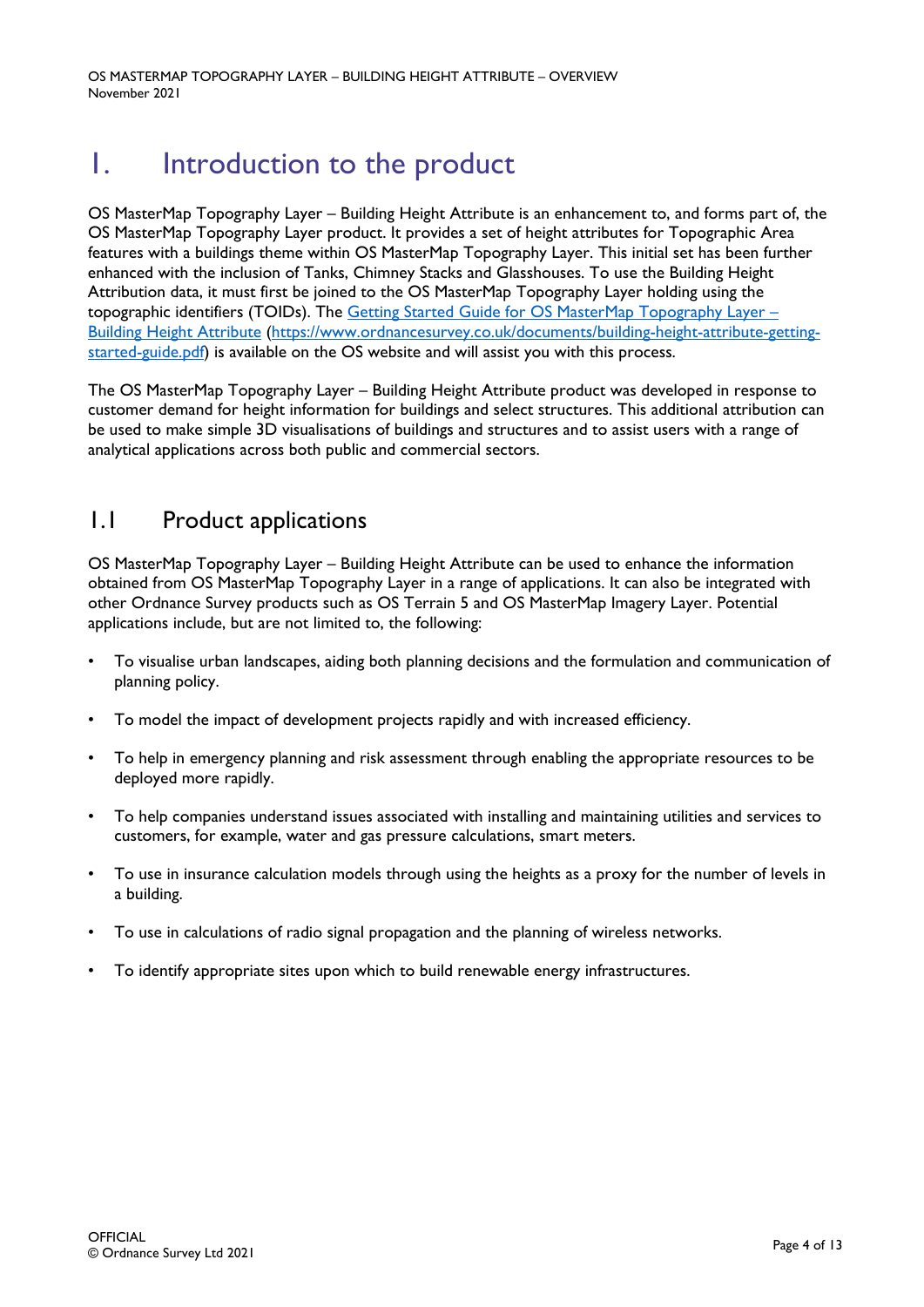

*Figure 1: Map of an area which has been generated using OS MasterMap Topography Layer.* 



*Figure 2: Map of the same area which has been generated using OS MasterMap Topography Layer – Building Height Attribute. The buildings and structures are in 3D.*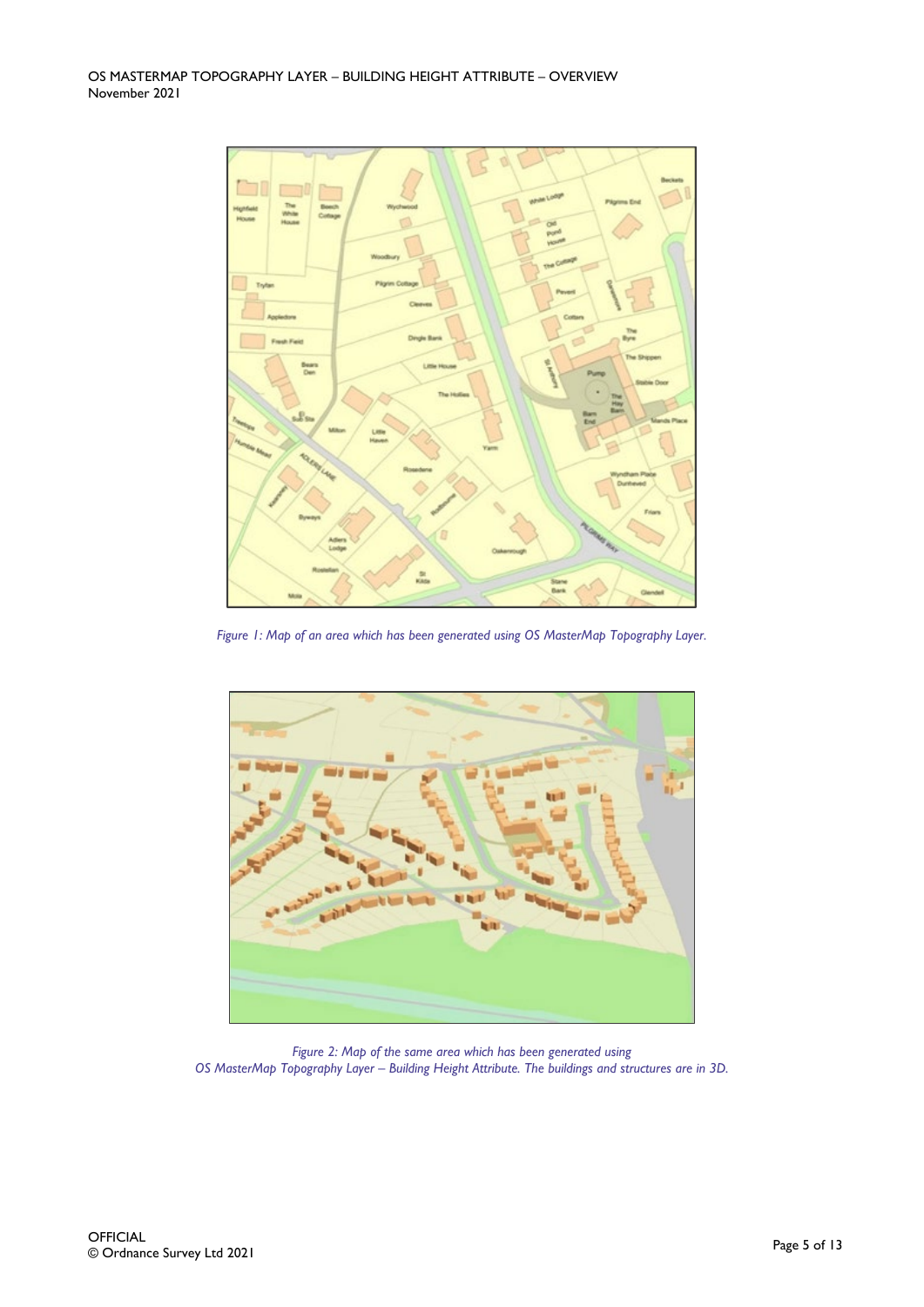# <span id="page-5-0"></span>2. Product details

## <span id="page-5-1"></span>2.1 Height values source data

OS MasterMap Topography Layer – Building Height Attribute data is generated from photogrammetrically derived Digital Terrain Models (DTMs) and Digital Surface Models (DSMs). That is, information gathered from aerial surveys as part of our cyclical revision programmes. DTMs show the bare ground surface, having extruded features such as buildings, trees, etc, whereas DSMs depict the elevations of the top surfaces of buildings, trees, towers and other features elevated above the bare earth.



*Figure 3: Graphic depicting the difference between DSMs and DTMs, which together form the source data used to create OS MasterMap Topography Layer – Building Height Attribute.* 

# <span id="page-5-2"></span>2.2 Height values

### <span id="page-5-3"></span>2.2.1 Absolute height values

Absolute height values represent absolute heights against Ordnance Datum Newlyn (ODN) at three distinct points within the building structure. The absolute heights require the use of additional terrain height information to provide context to these heights, such as by using them in conjunction with the OS Terrain 5 DTM product. The absolute heights are denoted with the prefix 'Abs'. The unit of measurement used for absolute heights is metres.

#### **AbsHMin**

AbsHMin (Absolute Height Minimum) represents the lowest point extracted from the DTM within the footprint of the building as represented in OS MasterMap Topography Layer. This aims to represent the lowest absolute height of the intersection of the external building walls and the underlying ground surface.



*Figure 4: Illustration of absolute minimum height at ground locations.*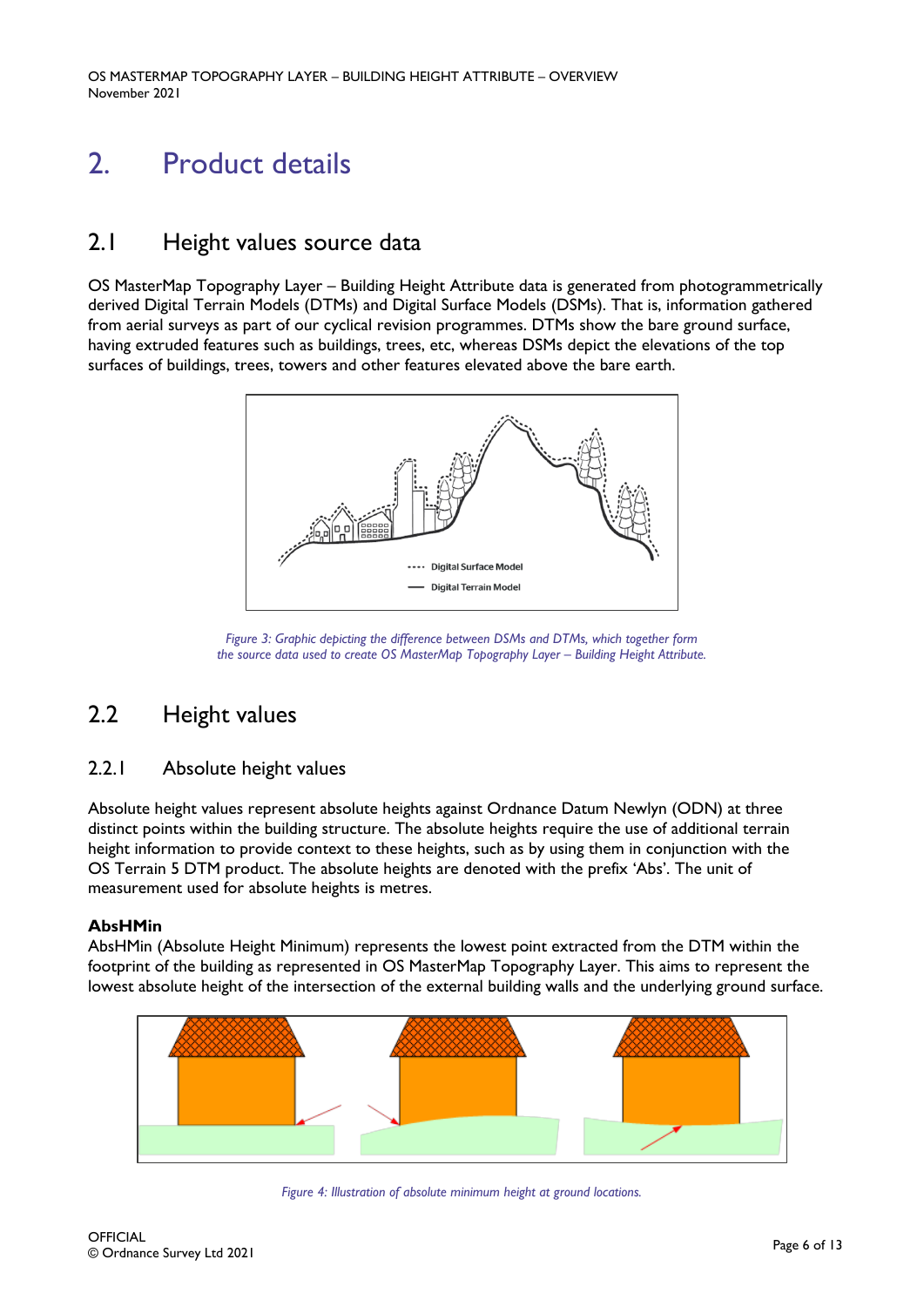#### **AbsHMax**

AbsHMax (Absolute Height Maximum) represents the highest point of the building extracted from the DSM within the footprint of the building or structure as represented in OS MasterMap Topography Layer. The highest point could be represented by any structure on top of the building, provided it is of sufficient size to be captured in the DSM source data. This may include industrial chimney stacks, machinery and any substantial structures that may be present on top of the building. Smaller structures like chimney stacks as found on residential buildings will be excluded from the AbsHMax measurement.



*Figure 5: Illustration of possible absolute maximum heights for two buildings.* 

#### **AbsH2**

AbsH2 (Absolute Height 2) is a calculated value which aims to represent the lowest point where the roof intersects the alignment of the external vertical walls of the principal part of the building. This is usually referred to as the building eaves.

The principal part of the building is defined as the main structure, excluding elements at higher or lower elevation. In buildings with multiple heights (for example, a main two storey building with a smaller single storey extension), the eave height is calculated from the largest building extent.



*Figure 6: Illustration showing the principal part of a building.*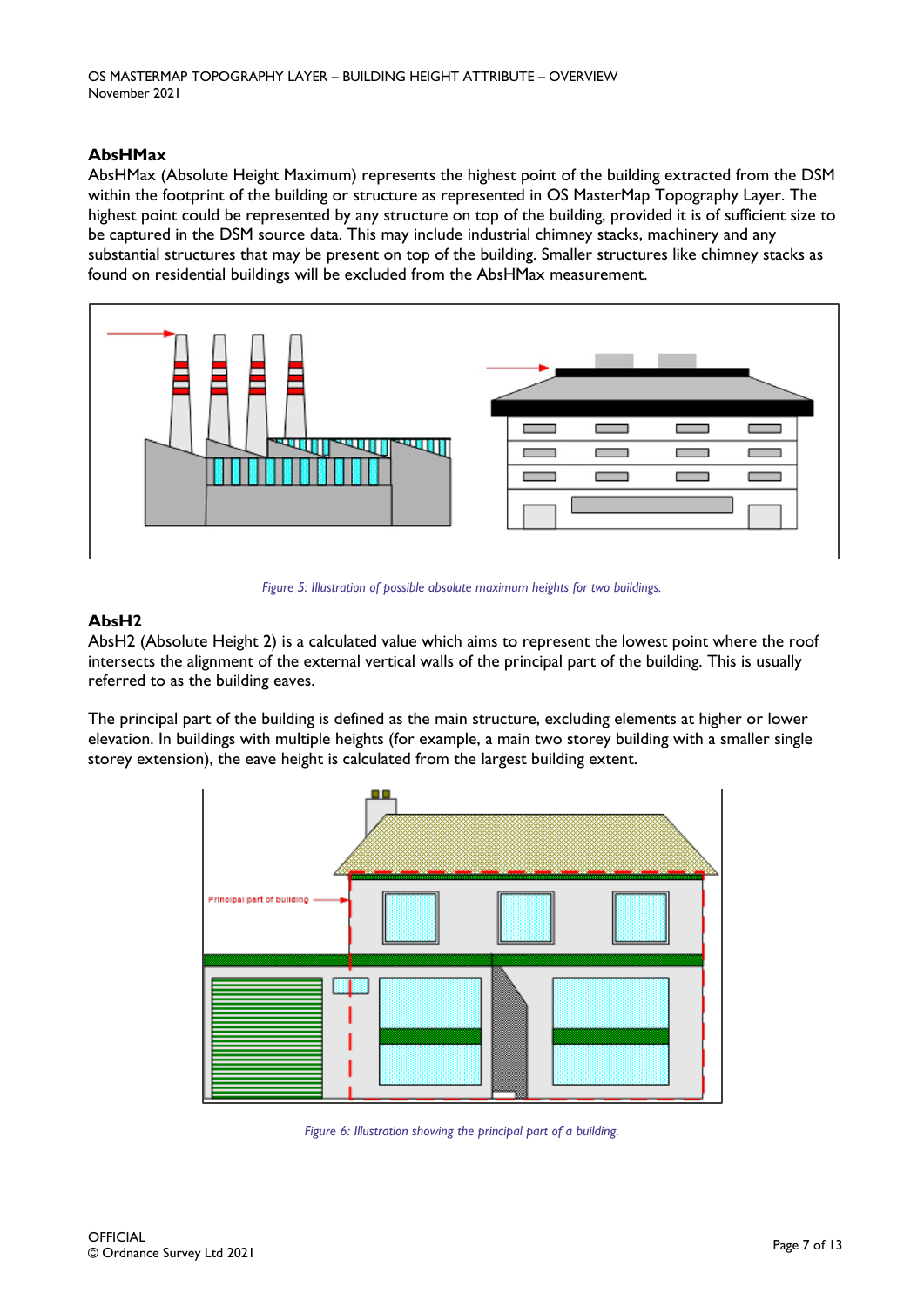### <span id="page-7-0"></span>2.2.2 Relative height values

The two relative building height values are generated from the differences between the absolute elevation values. The relative heights can be used in isolation to provide a third dimension to buildings, while all other features will be flat as they refer only to the height of the building, rather than the height above Ordnance Datum Newlyn (ODN). Relative heights are denoted with the prefix 'Rel'. These attributes are also applicable to the Tank, Glasshouse and Chimney Stack structures included in the data. The unit of measurement used for relative heights is metres.

#### **RelHMax**

RelHMax (Relative Height Maximum) is the derived value from the calculation of AbsHMax, the calculated absolute value for the building height, minus AbsHMin, the calculated absolute value for ground height (i.e. RelHMax = AbsHMax – AbsHMin).

#### **RelH2**

RelH2 (Relative Height 2) is the derived value from the calculation of AbsH2, the calculated absolute value for the eave height, minus AbsHMin, the calculated absolute value for ground height  $(i.e.$  RelH2 = AbsH2 – AbsHMin).



*Figure 7: Illustration of the two relative and three absolute height values.*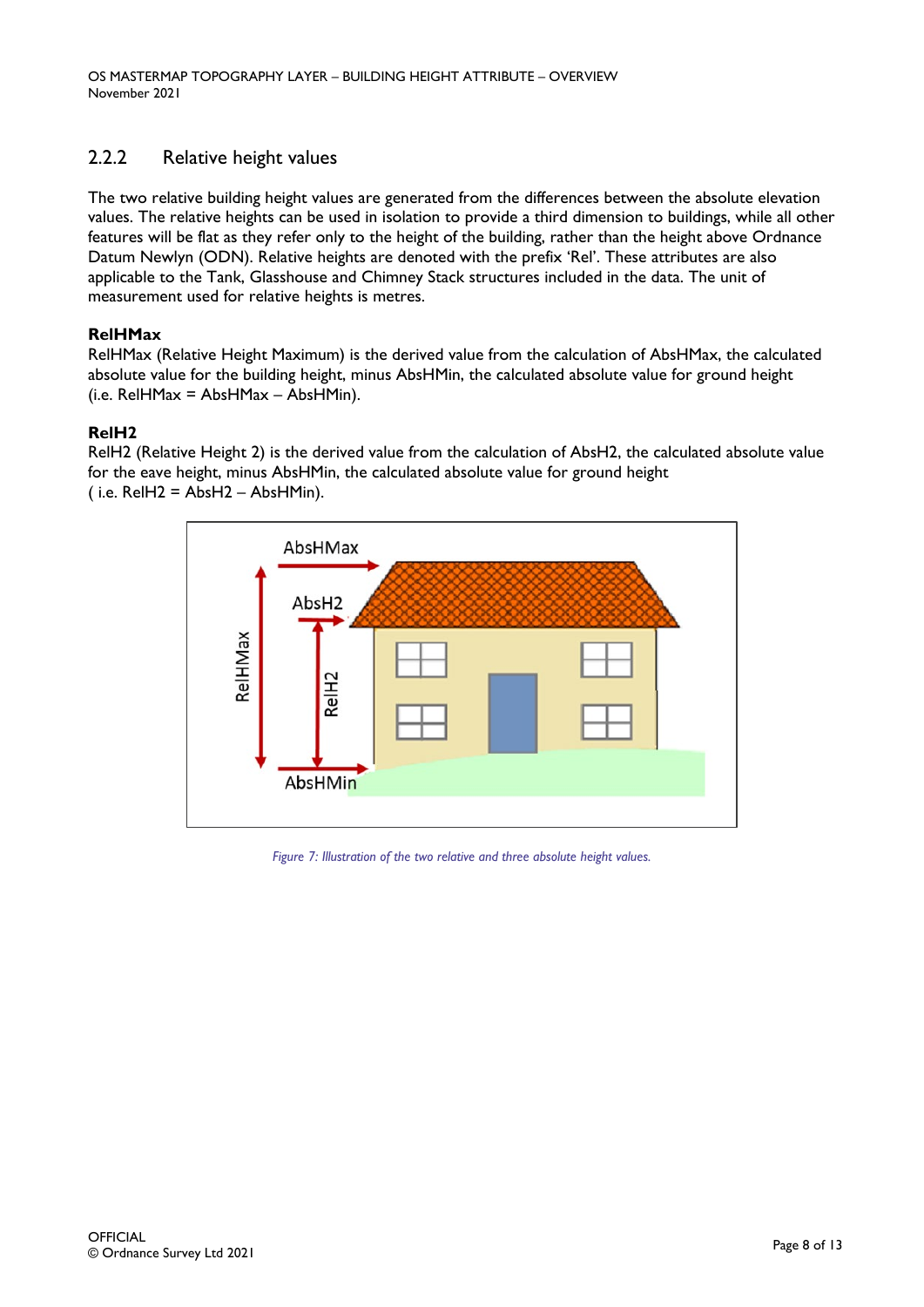## <span id="page-8-0"></span>2.3 Other attributes

### <span id="page-8-1"></span>2.3.1 Tile reference

The tile reference corresponds to the OS MasterMap Topography Layer 5km tile to which the Building Height Attribute data applies. For consistency, the tile reference attribute will follow the 5km naming convention adopted by OS MasterMap Topography Layer and Building Height Attribute data, for example:

- **TQ2060** for TQ26SW
- **TQ2065** for TQ26NW
- **TQ2560** for TQ26SE
- **TQ2565** for TQ26NE

### <span id="page-8-2"></span>2.3.2 TOID

Building Height Attribute data contains the unique feature references, or topographic identifiers (TOIDs), from the OS MasterMap Topography Layer. This enables associated Building and Structure Height data to be joined to the Topographic Area features within OS MasterMap Topography Layer.

The TOID is a persistent and unique identification string published in the OS MasterMap Topography Layer product. These identifiers have a prefix of 'osgb', are either 13 or 16 digits in length, and are allocated sequentially when a new building feature is created. TOIDS are retained throughout their lifecycle and are never re-assigned to a different feature. In order for these TOIDs to be consistent across all OS products, the identifier should not be altered in any way.

On occasion, a building TOID in OS MasterMap Topography Layer may have no corresponding height values in the Building Height Attribute data. This can occur due to the two products having different update cycles or in cases where a building has been constructed after the capture of the source Building Height Attribute data.

### <span id="page-8-3"></span>2.3.3 TOID version

The TOID version attribute represents the version of the OS MasterMap Topography Layer TOID for which the height values were calculated. The Building Height Attribute production process means that in certain cases the version number for a given TOID in the Building Height Attribute data may differ from the version number in the latest Topography holding. As the two products (OS MasterMap Topography Layer and OS MasterMap Topography Layer – Building Height Attribute) have different release schedules, this issue with version numbers can occur when a Topography Layer feature has been modified since the Building Height Attribute data values were calculated or because the most up-to-date version of OS MasterMap Topography Layer is not being used.

### <span id="page-8-4"></span>2.3.4 Building Height Attribute process date

The Building Height Attribute process date represents the date when the Building Height Attribute data was created.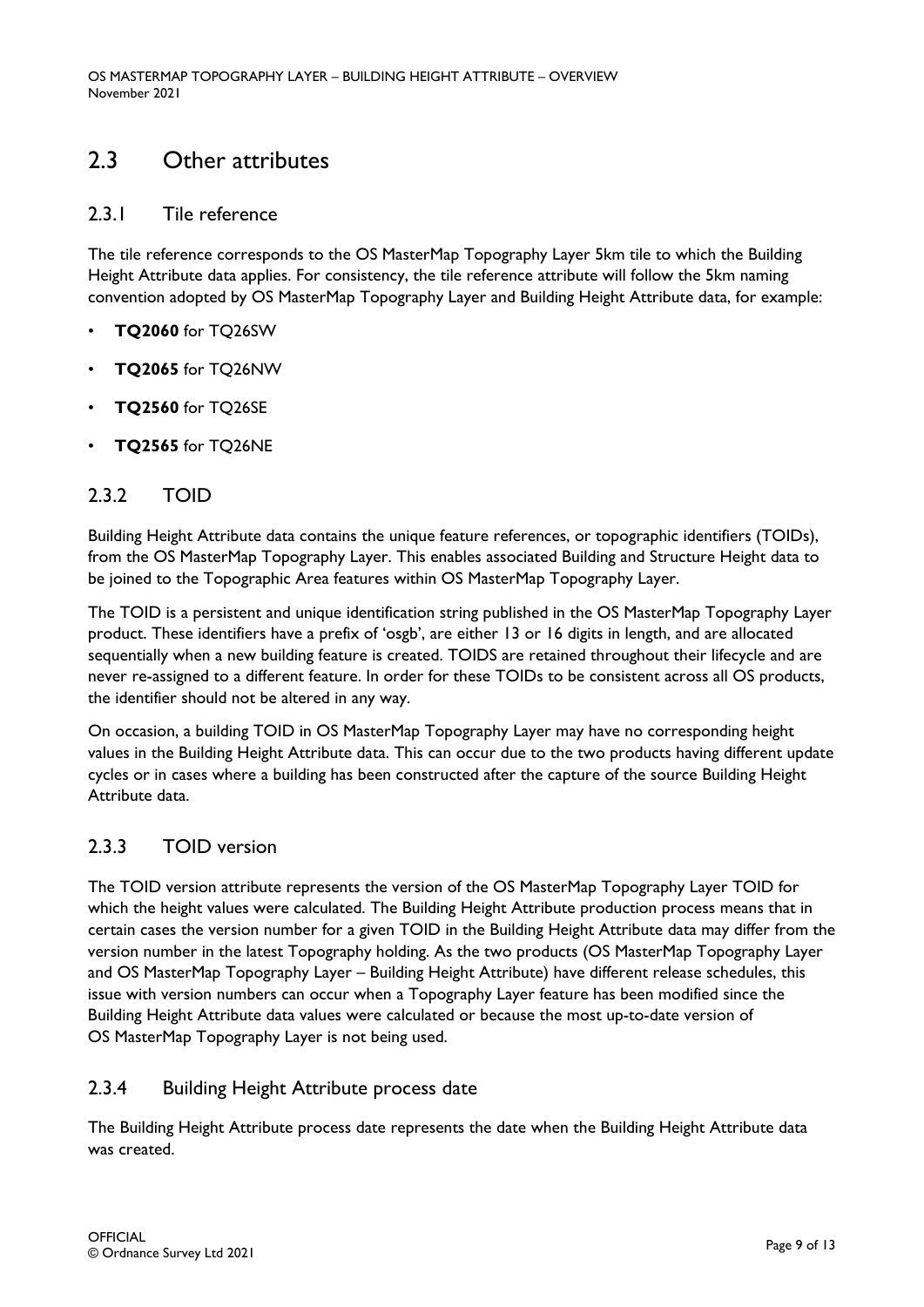### <span id="page-9-0"></span>2.3.5 Building Height Attribute data confidence level

Due to the derived nature of Building Height Attribute data using multiple capture methods and the current limitation of only being able to apply one height metric to a building or structure, we are aware there are circumstances where data accuracy may be impacted. Such circumstances include, but are not limited to, the following:

- Where a building or structure is situated on a hill
- Where a building or structure has multiple heights or is in direct proximity to another feature (for example, a tree or a river) that could impact the height reading
- Where a DSM is variable in the immediate area, such as in rural areas and mountains and moorland areas

Multiple quality checks are made on the data before release to mitigate any errors, and confidence levels are high on the dataset, but please verify or contact OS if any of the data does not look correct. We are confident that this is best dataset of its kind available in Great Britain, and the data is being constantly improved, but you may want to liaise with your appointed OS Technical Consultant if you want to use the data on a large-scale project where accuracy is key.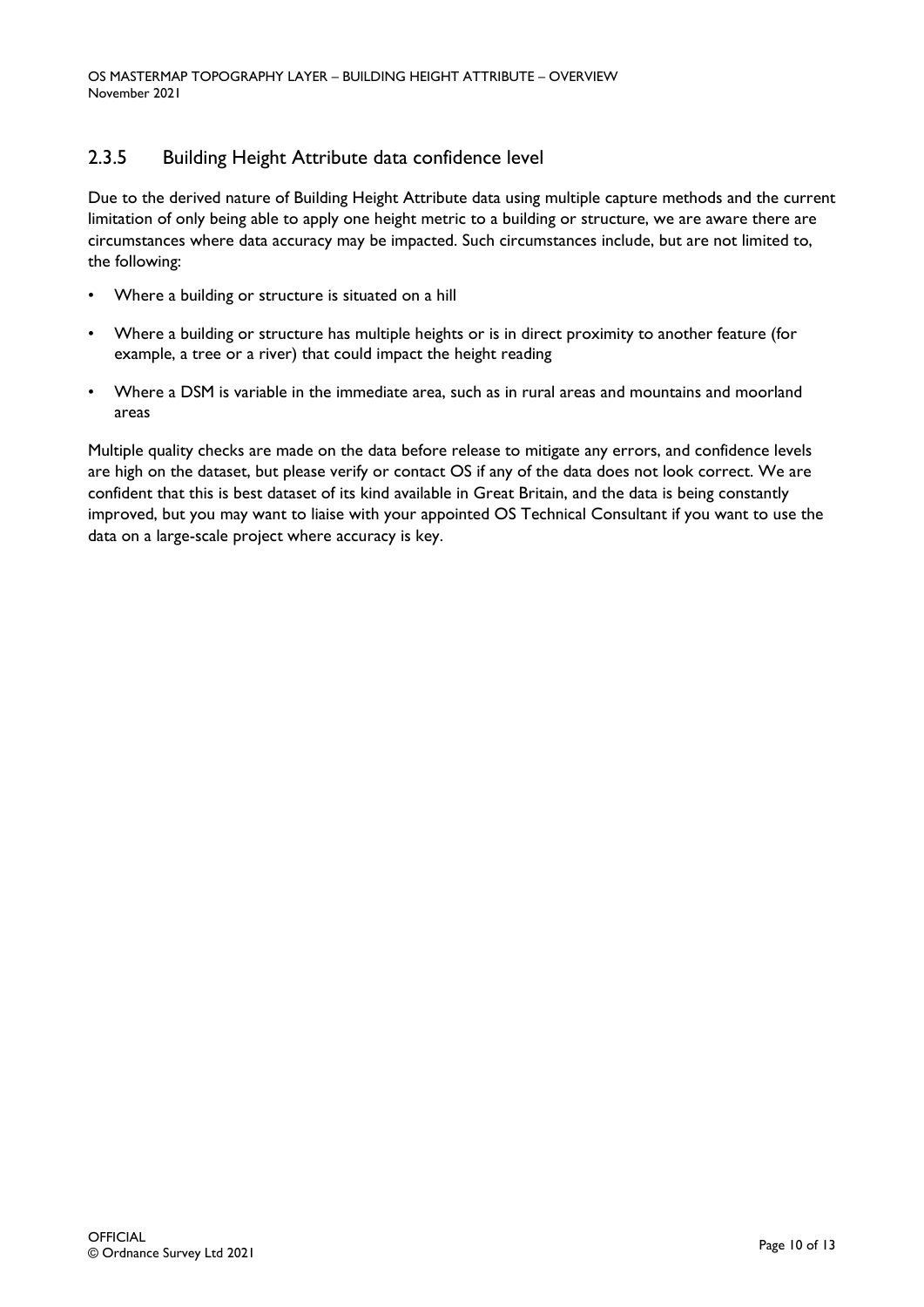OS MASTERMAP TOPOGRAPHY LAYER – BUILDING HEIGHT ATTRIBUTE – OVERVIEW November 2021

# <span id="page-10-0"></span>3. Product supply information

## <span id="page-10-1"></span>3.1 Product supply format

Building Height Attribute data is supplied in comma-separated values (CSV) file format. Files will not be compressed.

<span id="page-10-2"></span>Data will be refreshed every six months.

### 3.2 Product supply mechanism

OS MasterMap Topography Layer – Building Height Attribute is supplied as an online download. You can download data in CSV format from the [OS Data Hub \(https://osdatahub.os.uk/\)](https://osdatahub.os.uk/).

The product is currently still available for customers to request through OS [Orders](https://orders.ordnancesurvey.co.uk/sso/login.shtml) [\(https://orders.ordnancesurvey.co.uk/sso/login.shtml\)](https://orders.ordnancesurvey.co.uk/sso/login.shtml).

## <span id="page-10-3"></span>3.3 Coverage and file sizes

OS MasterMap Topography Layer – Building Height Attribute data will be supplied in 5km tiles. Data will be uncompressed and file sizes will vary significantly depending on the number of buildings and structures contained within the 5km² area. For customers with a full holding of OS MasterMap Topography Layer, a full Great Britain (GB) set is also available. For those customers who do not have a full OS MasterMap Topography Layer supply, only tiles that intersect OS MasterMap Topography Layer holdings may be downloaded.



*Figure 8: Illustration of the data download structure.* 

Each 5km² tile will contain Building Height Attribute data for any building that is partly or wholly contained within that tile. As such, buildings that traverse tile boundaries will be duplicated in contiguous holdings.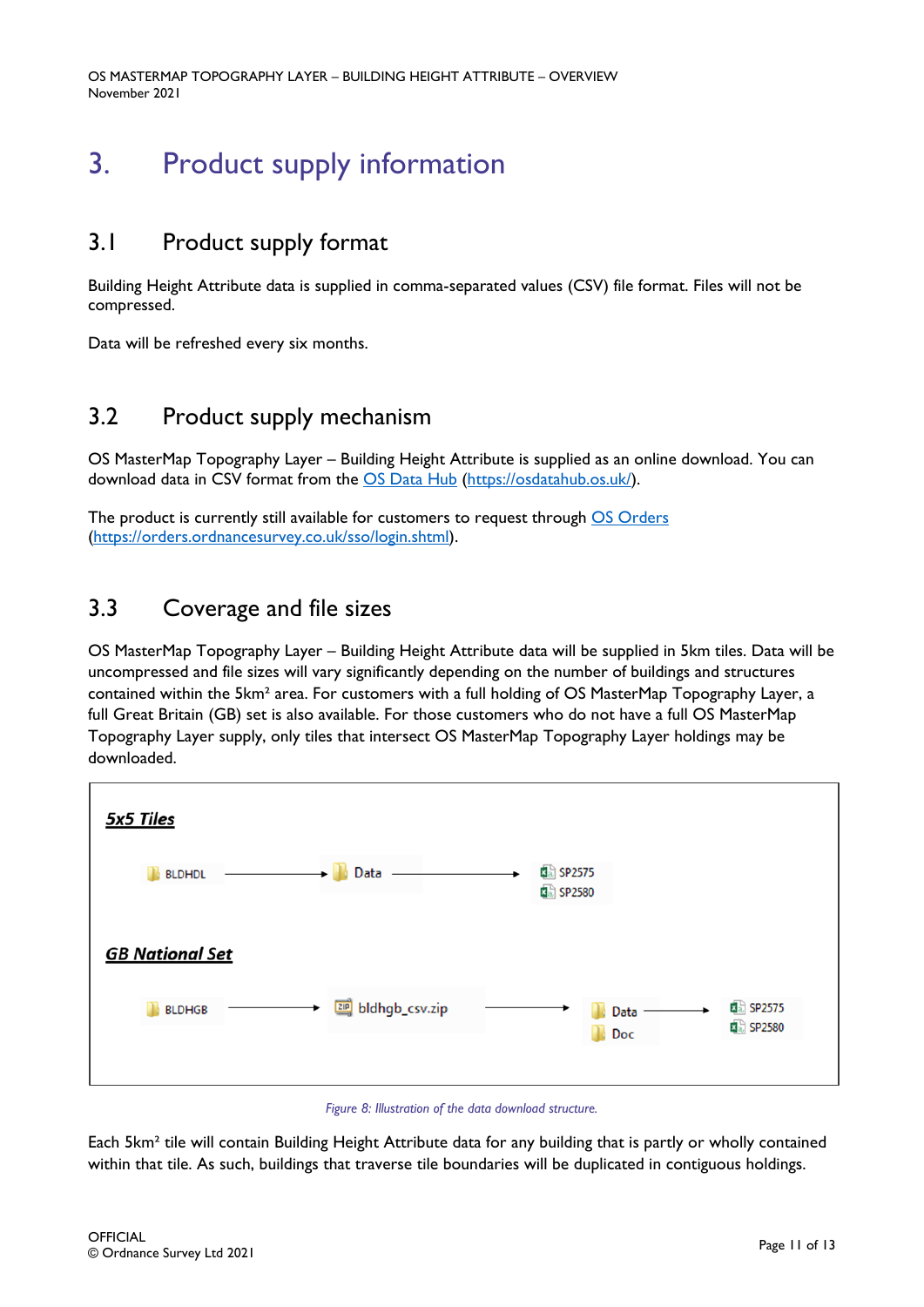# <span id="page-11-0"></span>3.4 Data currency and completeness

Building Height Attribute data is derived from the latest source Digital Terrain Model (DTM) and Digital Surface Model (DSM).

### <span id="page-11-1"></span>3.5 Header information

For the purposes of simplifying the merging process, the individual 5km<sup>2</sup> tiles are supplied without header information. Instructions on the merging process can be found in the  $OS$  MasterMap Topography Layer – [Building Height Attribute Getting Started Guide \(https://www.ordnancesurvey.co.uk/documents/building](https://www.ordnancesurvey.co.uk/documents/building-height-attribute-getting-started-guide.pdf)[height-attribute-getting-started-guide.pdf\)](https://www.ordnancesurvey.co.uk/documents/building-height-attribute-getting-started-guide.pdf), which is available on the OS website. The format and structure of the individual columns within the data will be consistent (see Table 1).

*Table 1: Building Height Attribute header information.*

|             | OS_Topo_ OS_Topo_TOID_ BHA_Proces Tile AbsH Abs AbsH Rel RelH BHA |             |  |                            |  |  |
|-------------|-------------------------------------------------------------------|-------------|--|----------------------------|--|--|
| <b>TOID</b> | <b>Version</b>                                                    | sDate Space |  | Ref Min H2 Max H2 Max Conf |  |  |

The Building Height Attribute header file can be downloaded from the 'Links and downloads' section of the OS [MasterMap Topography Layer Product Support page on the OS website](https://www.ordnancesurvey.co.uk/business-government/tools-support/mastermap-topography-support)

[\(https://www.ordnancesurvey.co.uk/business-government/tools-support/mastermap-topography-support\)](https://www.ordnancesurvey.co.uk/business-government/tools-support/mastermap-topography-support).



*Figure 9: Location of the Building Height Attribute header file on the OS website.*